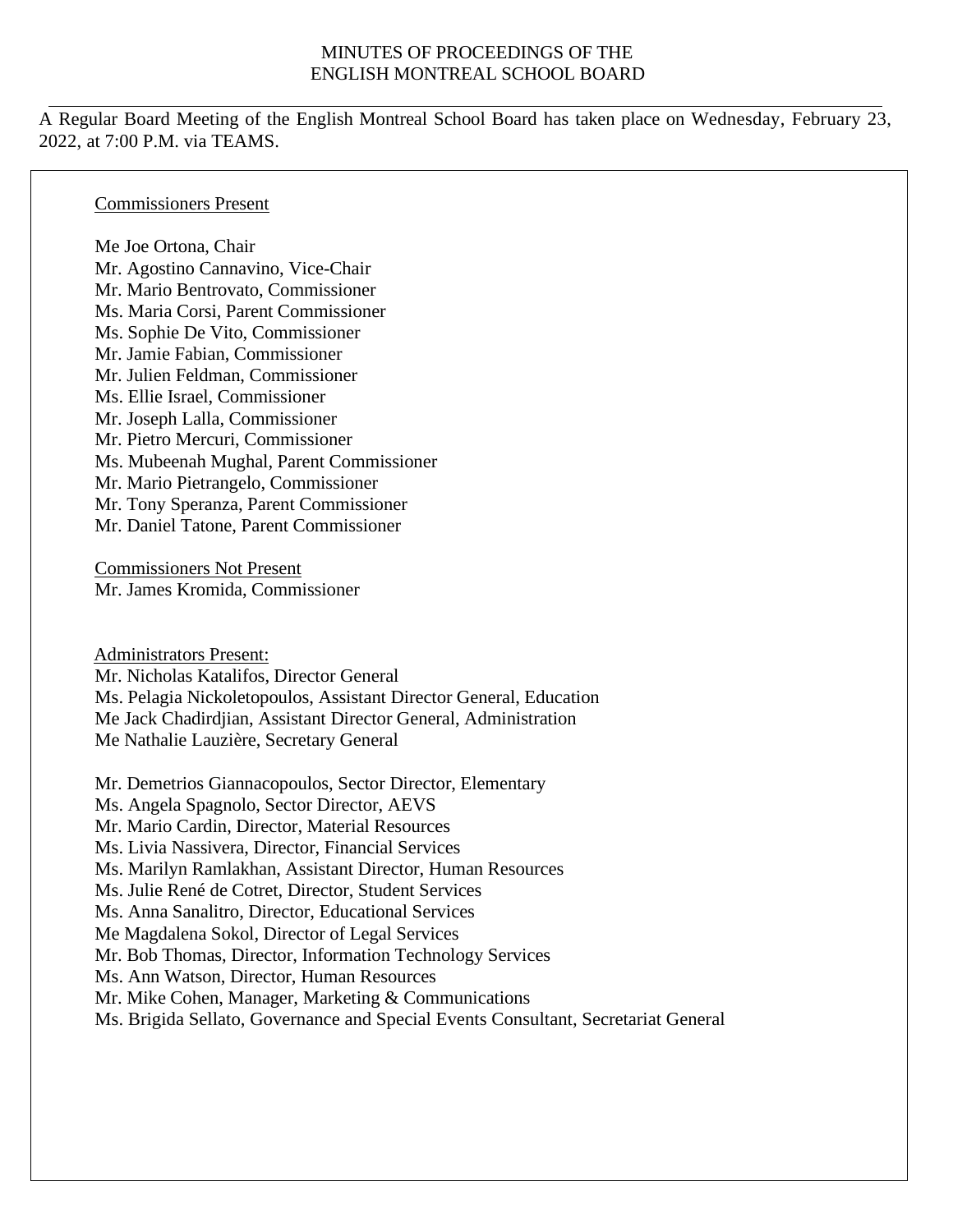| 1.                                                                                                                                                                                                                                                                                                                                                              | <b>Approval of Agenda</b>                                                                                                                                                                                                                                              |  |
|-----------------------------------------------------------------------------------------------------------------------------------------------------------------------------------------------------------------------------------------------------------------------------------------------------------------------------------------------------------------|------------------------------------------------------------------------------------------------------------------------------------------------------------------------------------------------------------------------------------------------------------------------|--|
|                                                                                                                                                                                                                                                                                                                                                                 | IT WAS MOVED BY MR. PIETRO MERCURI AND UNANIMOUSLY RESOLVED THAT the<br>agenda be approved, as presented.                                                                                                                                                              |  |
|                                                                                                                                                                                                                                                                                                                                                                 | Vote: 13-0-0, (Mario Pietrangelo not present for vote) Adopted<br>Resolution # 22-02-23-1                                                                                                                                                                              |  |
| 2.                                                                                                                                                                                                                                                                                                                                                              | Nomination of Ava Nicole Smith as Student of the Month                                                                                                                                                                                                                 |  |
|                                                                                                                                                                                                                                                                                                                                                                 | As the source of inspiration for many of her peers, Willingdon School's Ava Nicole Smith (Grade 5) has<br>been named the EMSB's Student of the Month for February.                                                                                                     |  |
| Despite facing many academic challenges herself, Ava was determined to find a way to boost her own<br>scholastic performance and that of her friends. As such, she asked staff at Willingdon's Senior Campus to<br>help her create a "Catch Up" club which would allow students extra time to complete their work, thus<br>helping them achieve better results. |                                                                                                                                                                                                                                                                        |  |
|                                                                                                                                                                                                                                                                                                                                                                 | Ava promotes the club within the school, shows up daily to complete her work as well as ensures her<br>friends do the same. Furthermore, she convinced Support Staff: Ms. Avery and Mr. Mark to house the<br>club in the school's resource room and provide oversight. |  |
| "The club is full every day," said Maya Doughan, Vice Principal. "For students and staff, Ava Nicole is a<br>breath of fresh air in these very difficult times."                                                                                                                                                                                                |                                                                                                                                                                                                                                                                        |  |
| 3.                                                                                                                                                                                                                                                                                                                                                              | In Camera                                                                                                                                                                                                                                                              |  |
|                                                                                                                                                                                                                                                                                                                                                                 | 3.1 Motion to Move In Camera                                                                                                                                                                                                                                           |  |
|                                                                                                                                                                                                                                                                                                                                                                 | On a motion by Mr. Joseph Lalla the meeting moved In Camera at 7:05 p.m.                                                                                                                                                                                               |  |
|                                                                                                                                                                                                                                                                                                                                                                 | 3.2 Report of the Student Ombudsman – Parent Complaint                                                                                                                                                                                                                 |  |
| The item was presented to Council Members, for information.                                                                                                                                                                                                                                                                                                     |                                                                                                                                                                                                                                                                        |  |
|                                                                                                                                                                                                                                                                                                                                                                 | The meeting returned from In Camera at 7:15 pm.                                                                                                                                                                                                                        |  |
| 4.                                                                                                                                                                                                                                                                                                                                                              | <b>Question Period</b>                                                                                                                                                                                                                                                 |  |
|                                                                                                                                                                                                                                                                                                                                                                 | Questions were addressed by the Chair, Mr. Joe Ortona:                                                                                                                                                                                                                 |  |
|                                                                                                                                                                                                                                                                                                                                                                 | Questions from Mr. Chris Eustace:                                                                                                                                                                                                                                      |  |
|                                                                                                                                                                                                                                                                                                                                                                 | With regards to the Question Period, why not have the public seen and heard now as was done before?                                                                                                                                                                    |  |
|                                                                                                                                                                                                                                                                                                                                                                 | What is the amount paid by the EMSB to challenge Bill 40?                                                                                                                                                                                                              |  |
|                                                                                                                                                                                                                                                                                                                                                                 | What is the dispute between Énergère and the EMSB?                                                                                                                                                                                                                     |  |
|                                                                                                                                                                                                                                                                                                                                                                 |                                                                                                                                                                                                                                                                        |  |
|                                                                                                                                                                                                                                                                                                                                                                 |                                                                                                                                                                                                                                                                        |  |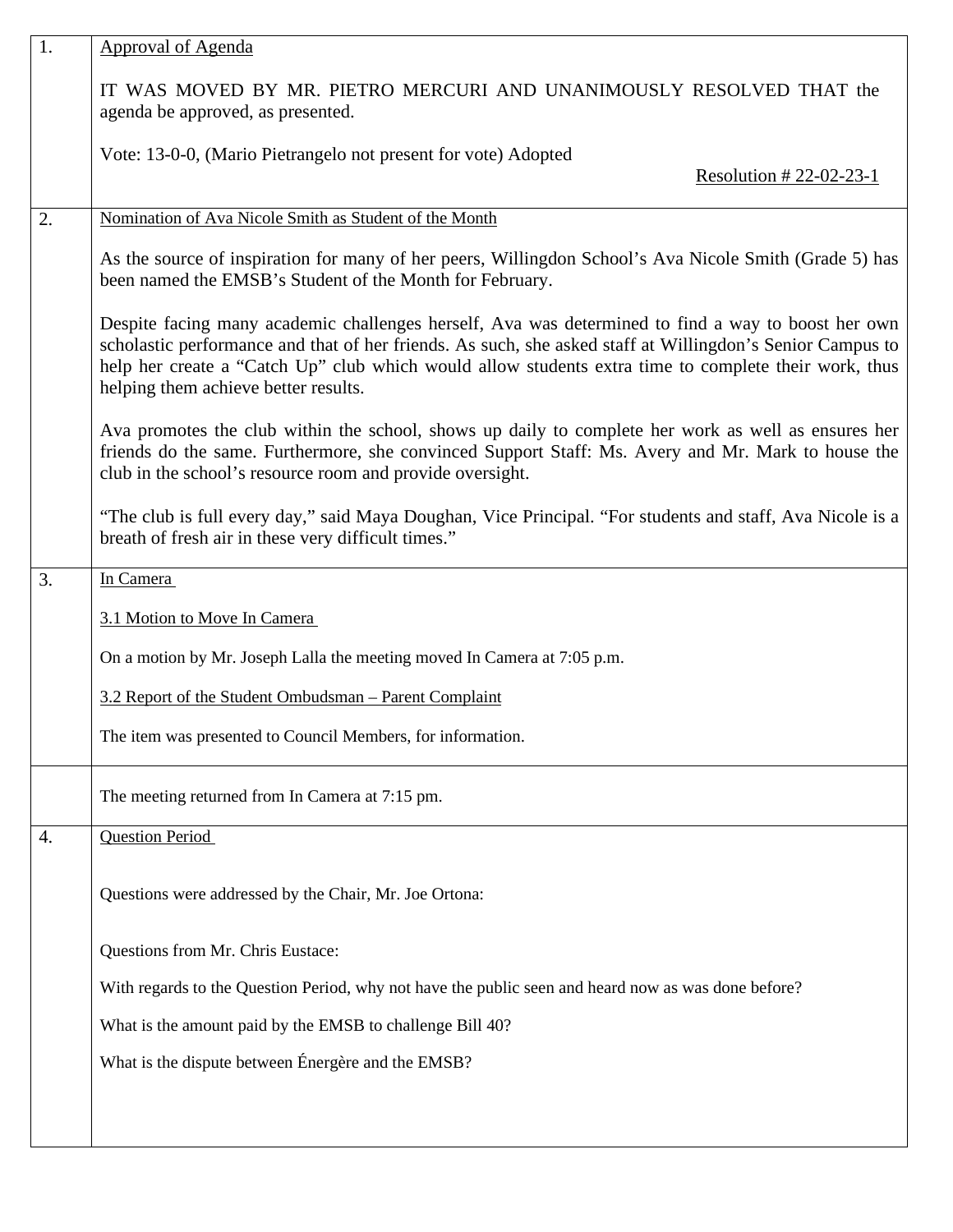| 5. | <b>Adoption of Minutes</b>                                                                                                                                                                                                                                                                                                                                                                                                                                                                                                                                                                                                                                                                                                                                                                                                                                                                                                                                                                                                                                                                                                                                                                                                                                                                                                                                                                                                                                                                                                                                             |  |  |
|----|------------------------------------------------------------------------------------------------------------------------------------------------------------------------------------------------------------------------------------------------------------------------------------------------------------------------------------------------------------------------------------------------------------------------------------------------------------------------------------------------------------------------------------------------------------------------------------------------------------------------------------------------------------------------------------------------------------------------------------------------------------------------------------------------------------------------------------------------------------------------------------------------------------------------------------------------------------------------------------------------------------------------------------------------------------------------------------------------------------------------------------------------------------------------------------------------------------------------------------------------------------------------------------------------------------------------------------------------------------------------------------------------------------------------------------------------------------------------------------------------------------------------------------------------------------------------|--|--|
|    | 5.1 Adoption of the Minutes of the Regular Board Meeting held on January 26, 2022                                                                                                                                                                                                                                                                                                                                                                                                                                                                                                                                                                                                                                                                                                                                                                                                                                                                                                                                                                                                                                                                                                                                                                                                                                                                                                                                                                                                                                                                                      |  |  |
|    | IT WAS MOVED BY MS. MARIA CORSI AND UNANIMOUSLY RESOLVED THAT the Minutes of<br>the Regular Board Meeting held on January 26, 2022, be approved as presented.                                                                                                                                                                                                                                                                                                                                                                                                                                                                                                                                                                                                                                                                                                                                                                                                                                                                                                                                                                                                                                                                                                                                                                                                                                                                                                                                                                                                          |  |  |
|    | Vote: 13-0-0, (Mario Pietrangelo not present for vote) Adopted<br>Resolution # 22-02-23-5.1                                                                                                                                                                                                                                                                                                                                                                                                                                                                                                                                                                                                                                                                                                                                                                                                                                                                                                                                                                                                                                                                                                                                                                                                                                                                                                                                                                                                                                                                            |  |  |
|    | Mr. Mario Pietrangelo joined that meeting at 7:24 pm.                                                                                                                                                                                                                                                                                                                                                                                                                                                                                                                                                                                                                                                                                                                                                                                                                                                                                                                                                                                                                                                                                                                                                                                                                                                                                                                                                                                                                                                                                                                  |  |  |
| 6. | <b>Business Arising Out of Minutes</b>                                                                                                                                                                                                                                                                                                                                                                                                                                                                                                                                                                                                                                                                                                                                                                                                                                                                                                                                                                                                                                                                                                                                                                                                                                                                                                                                                                                                                                                                                                                                 |  |  |
|    | None.                                                                                                                                                                                                                                                                                                                                                                                                                                                                                                                                                                                                                                                                                                                                                                                                                                                                                                                                                                                                                                                                                                                                                                                                                                                                                                                                                                                                                                                                                                                                                                  |  |  |
| 7. | Chair's Report                                                                                                                                                                                                                                                                                                                                                                                                                                                                                                                                                                                                                                                                                                                                                                                                                                                                                                                                                                                                                                                                                                                                                                                                                                                                                                                                                                                                                                                                                                                                                         |  |  |
|    | Presented by the Chair, Mr. Joe Ortona:                                                                                                                                                                                                                                                                                                                                                                                                                                                                                                                                                                                                                                                                                                                                                                                                                                                                                                                                                                                                                                                                                                                                                                                                                                                                                                                                                                                                                                                                                                                                |  |  |
|    | As of February 1 <sup>st</sup> , Black History Month kicked off throughout our schools. Throughout the<br>month, students have been proudly celebrating and honoring Black History. Students have been<br>learning about great historical figures like Nelson Mandela and so many Canadians and<br>Americans all across the world who have accomplished many great things. Many schools<br>throughout the EMSB have put up wall banners and bulletin boards with inspiring quotes and<br>accomplishments from historical Black Leaders;<br>February 7 <sup>th</sup> commenced Teacher Appreciation Week. All our teachers are committed to what<br>$\bullet$<br>they do, they continue to show their resiliency despite the very difficult year they faced. The<br>Chair expressed his gratitude and is very proud;<br>February is also known as Kindness Month, for example an initiative that was taken at Bancroft<br>$\bullet$<br>School, Grade 4 students got to express what they like and love about themselves;<br>On February 14 <sup>th</sup> , Valentines Day, student from Pierre de Coubertin made Valentines for<br>veterans;<br>Hooked on Schools took place during the week of February $14th$ to the $18th$ , the week is known<br>for perseverance in schools and to show encouragement for students;<br>The Chair took the time to recognize and congratulate Commissioner Mubeenah Mughal, as one of<br>the CBC's Black Changemakers;<br>Today, February 23 <sup>rd</sup> , an Anti-Bullying Campaign was launched (also known as Pink Shirt day). |  |  |
| 8. | Director General's Report                                                                                                                                                                                                                                                                                                                                                                                                                                                                                                                                                                                                                                                                                                                                                                                                                                                                                                                                                                                                                                                                                                                                                                                                                                                                                                                                                                                                                                                                                                                                              |  |  |
|    | Presented by the Director General, Mr. Nicholas Katalifos:                                                                                                                                                                                                                                                                                                                                                                                                                                                                                                                                                                                                                                                                                                                                                                                                                                                                                                                                                                                                                                                                                                                                                                                                                                                                                                                                                                                                                                                                                                             |  |  |
|    | Congratulations to Mubeenah Mughal on her achievement as one of the CBC's Black<br>Changemakers;<br>February is Black History Month, all our schools have stepped up to organize activities that will<br>$\bullet$<br>raise awareness of this important issue. Mr. Katalifos took the time to congratulate all the<br>schools for their work that has been done during this month;<br>A huge word of thanks to all teachers as we celebrate Teacher Appreciation Week. We are<br>$\bullet$<br>extremely proud of the exceptional educators that represent us in our schools, they do an<br>incredible job even through these challenging circumstances;<br>The Diversity and Inclusion Campaign continues, the public is invited to visit our website<br>www.emsb.qc.ca/diversity, to view what has been going on;                                                                                                                                                                                                                                                                                                                                                                                                                                                                                                                                                                                                                                                                                                                                                     |  |  |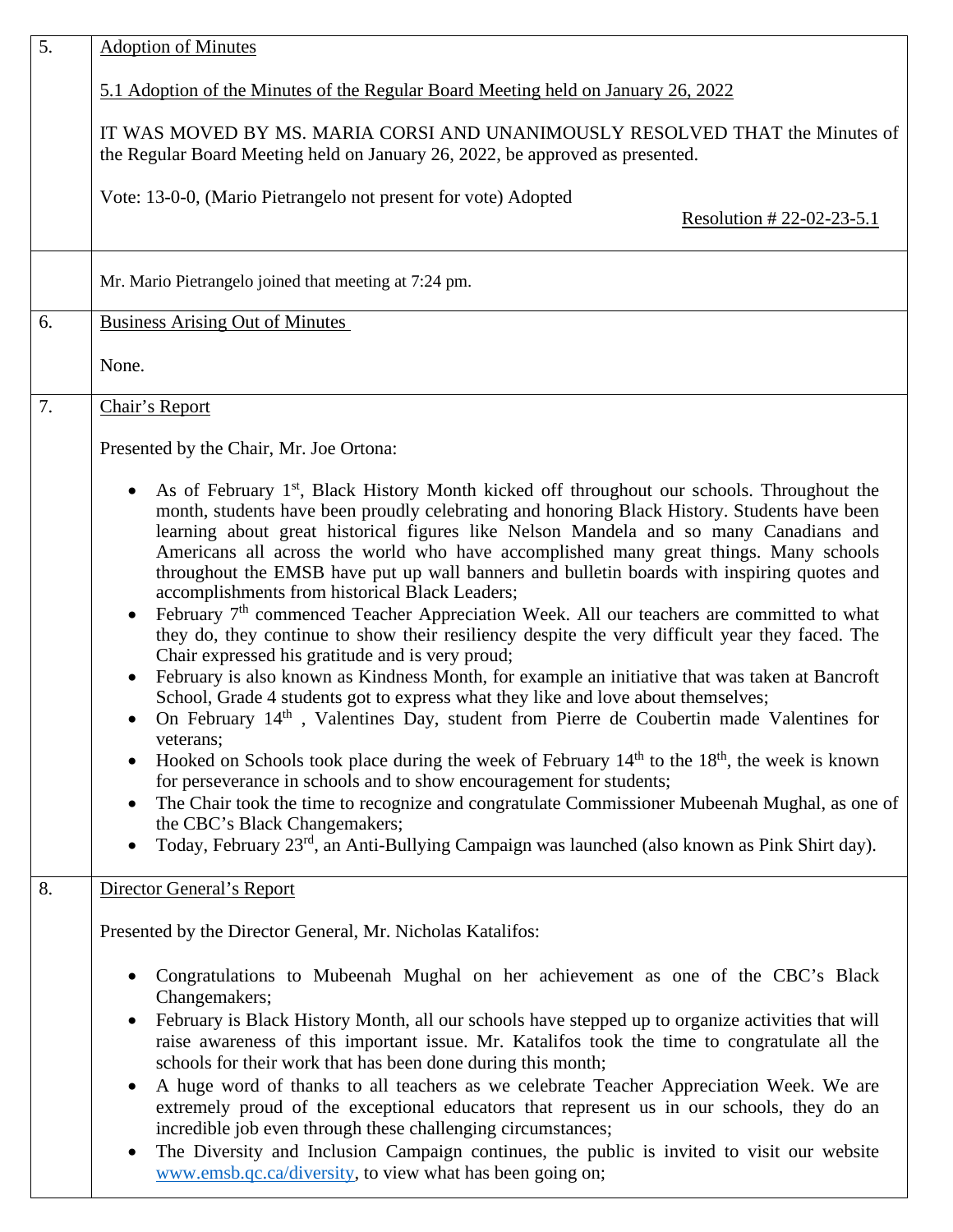|                                                             | Today is Pink Shirt Day, we launched the Anti-Bullying Campaign with a world famous<br>wrestler, Jacques Rougeau, students had a virtual presentation. As we know, bullying is present<br>in schools, workplace, homes, and online. Over the month of February and throughout the year,<br>Pink Shirt Day aims to raise awareness and funds for this initiative;<br>The Inside Out Project that has begun at MIND, is a platform that gives everyone the<br>opportunity to make a statement by displaying large-scale black and white portraits of members |
|-------------------------------------------------------------|------------------------------------------------------------------------------------------------------------------------------------------------------------------------------------------------------------------------------------------------------------------------------------------------------------------------------------------------------------------------------------------------------------------------------------------------------------------------------------------------------------------------------------------------------------|
|                                                             | from their community in public spaces;<br>March is Nutrition Month, an interactive nutrition calendar has been created for students. This<br>calendar offers daily health messages, activities on food or nutrients and links to educational<br>material. A Nutrition Month Newsletter will be prepared for the EMSB community;<br>Hooked on Schools took place February $14th$ to the $18th$ , when student are feeling sluggish and                                                                                                                      |
|                                                             | unmotivated this week marks the chance to talk about preserving in school. We want to show<br>encouragement to students, a chance to highlight how far they've come and give them a boost so<br>they can finish the school year strong;                                                                                                                                                                                                                                                                                                                    |
|                                                             | The ADGESBQ in collaboration with the Member Boards and the Centre de service scolaire,<br>have created a portal to provide more information on the Regions, School Boards, to be able to<br>search and apply for career opportunities, student internships, access resources, career fairs, to<br>address the needs and concerns of the shortage of French teachers;<br>A new joint project has been created by the Marketing and Communications, and Educational<br>$\bullet$                                                                            |
|                                                             | Services Departments, the French Podcast. It will be starting soon, and it will be hosted by two<br>of our consultants, Nicolas Doyon and Marlene Boudreault.                                                                                                                                                                                                                                                                                                                                                                                              |
| 9.                                                          | <b>Committee Reports</b>                                                                                                                                                                                                                                                                                                                                                                                                                                                                                                                                   |
|                                                             | 9.1 ACSES (Advisory Committee on Special Education Services)                                                                                                                                                                                                                                                                                                                                                                                                                                                                                               |
|                                                             | Item presented by Parent Commissioner, Ms. Mubeenah Mughal:                                                                                                                                                                                                                                                                                                                                                                                                                                                                                                |
|                                                             | A Presentation was given on Hors Reseau schools;<br>We are in the process of recruiting parents as new members for ACSES next year;<br>The Budget Building Process was reviewed, for consultation;<br>New Professionals were hired in the Student Services Department.                                                                                                                                                                                                                                                                                     |
|                                                             | 9.2 Transportation and Safety Advisory Committee                                                                                                                                                                                                                                                                                                                                                                                                                                                                                                           |
|                                                             | Item presented by the Chair of the Committee, Mr. Pietro Mercuri:                                                                                                                                                                                                                                                                                                                                                                                                                                                                                          |
|                                                             | There has been no meeting since the last report.                                                                                                                                                                                                                                                                                                                                                                                                                                                                                                           |
|                                                             | 9.3 EMSBPC (English Montreal School Board Parents' Committee)                                                                                                                                                                                                                                                                                                                                                                                                                                                                                              |
| Item presented by Parent Commissioner, Ms. Mubeenah Mughal: |                                                                                                                                                                                                                                                                                                                                                                                                                                                                                                                                                            |
|                                                             | We had a moment of silence to remember the victims in tragic shooting in the Quebec City<br>Mosque 5 years ago;<br>We spoke to Anti-Semitism and Anti-Racism.<br>$\bullet$                                                                                                                                                                                                                                                                                                                                                                                 |
|                                                             | Item presented by Parent Commissioner, Ms. Maria Corsi:                                                                                                                                                                                                                                                                                                                                                                                                                                                                                                    |
|                                                             | The members renewed the Literacy Prize, where Elementary students received a book;<br>$\bullet$<br>The members renewed the Award of Merit, where one student per Elementary and per High<br>$\bullet$<br>school receives an award;<br>A review of the Budget Building Consultation and the Parents Committees' responses from last                                                                                                                                                                                                                         |

year.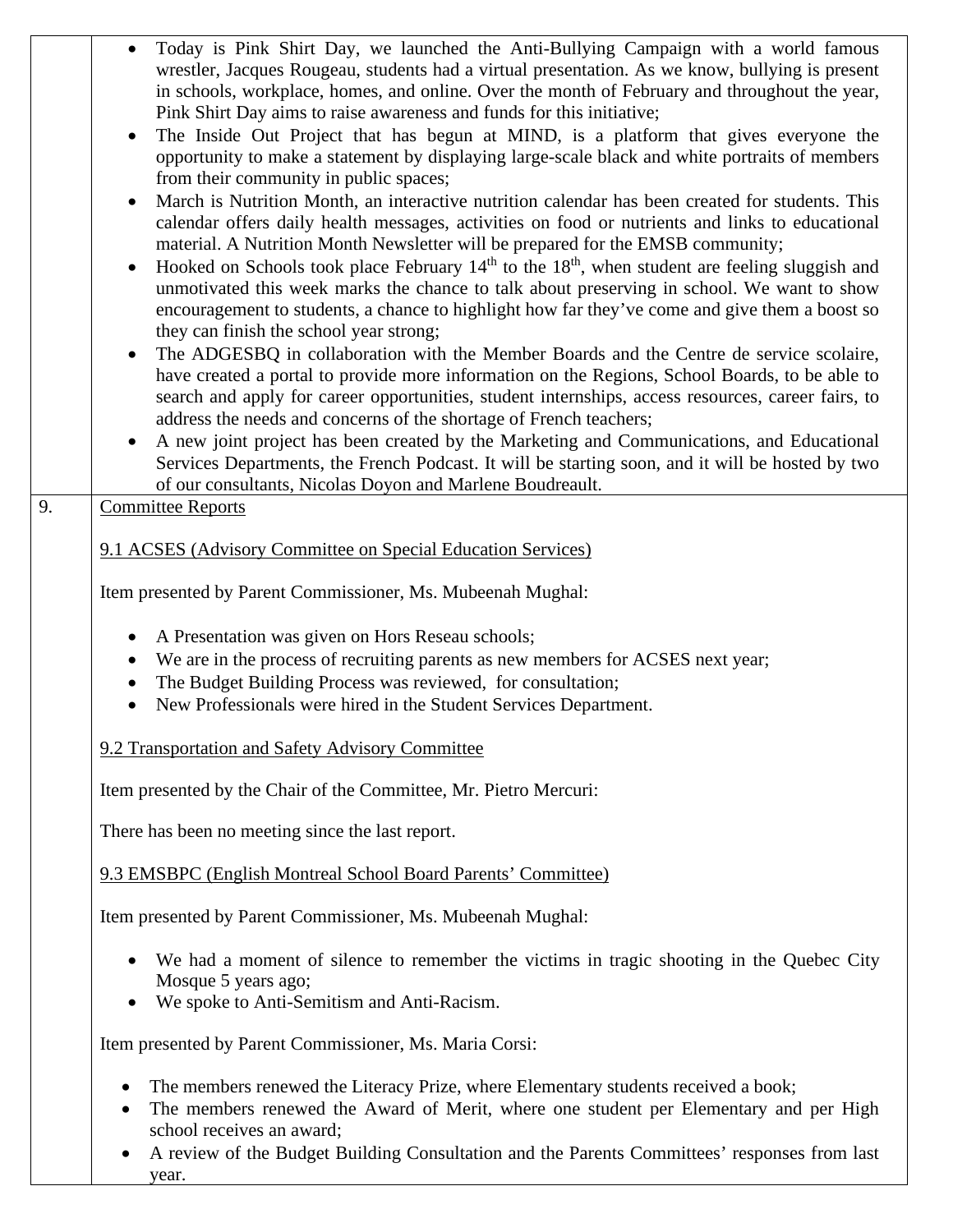Item presented by Parent Commissioner, Mr. Daniel Tatone:

- The Parent Conference is scheduled for May  $29<sup>th</sup>$  and will be held virtually, we are working with the EMSB, to source speakers and resources. We are looking forward for a keynote address. More information to come;
- EPCA gave an update on their presentation in the National Assembly on Bill 9.

# 9.4 Governance and Ethics Committee

Item presented by the Chair of the Committee, Mr. Julien Feldman:

There has been no meeting since the last report.

## 9.5 Audit Committee

Item presented by the Vice-Chair of the Committee, Mr. Tony Speranza:

- A lengthy discussion took place and suggestions will be made with regards to Whistleblowing Policy;
- A presentation was given from the Internal Audit Department.

## 9.6 Human Resources Committee

Item presented by the Chair of the Committee, Mr. Mario Bentrovato:

There has been no meeting since the last report. The next meeting is scheduled for March 9, 2022 via Teams.

# 9.7 CGTSIM (Comité de gestion de la taxe scolaire de l'île de Montréal)

Item presented by the Vice-Chair, Mr. Agostino Cannavino, Alternate Member on the Committee:

- As usual, the Maximum Short-Term Borrowings, Budget and Tax Projections were reviewed;
- The new poverty map should be completed for October 2023 and in effect for the 2024-2025 school year. This will permit the school classification to properly implement the new guidelines;
- Following the retirement of the Secretary General of Legal Affairs, a search has begun for a replacement.

# 9.8 EMSAC (English Montreal Student Advisory Committee)

Item presented by the Observer, Mr. Joseph Lalla:

- Elpis Argyrakopoulos, Pedagogical Consultant from the Educational Services Department, made a presentation on inner city schools and socio-economic disadvantages. It was pointed out during the presentation the disadvantages people in inner school areas may face, such as social, health, educational, safety, economic, etc. The presentation was very eye opening as to how students from all different walks of life can have different advantages or disadvantages in both life and school;
- Feedback on the Budget Building Process was tabled until the next meeting.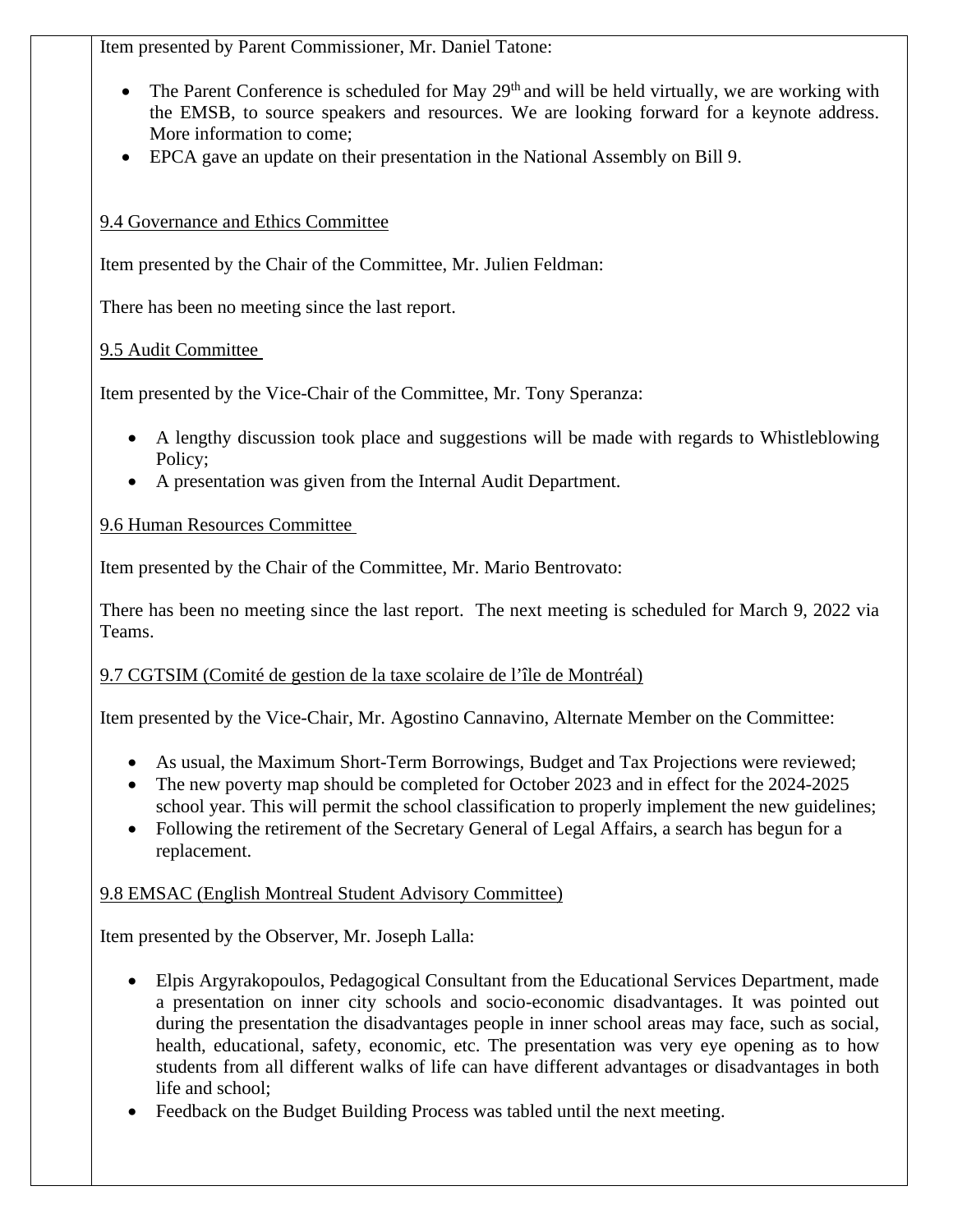| 9.9 QESBA (Quebec English School Boards Association) |                                                                                                                                                                                                                                                                                                                                                                                                                                                                                                                                                                                                                                        |
|------------------------------------------------------|----------------------------------------------------------------------------------------------------------------------------------------------------------------------------------------------------------------------------------------------------------------------------------------------------------------------------------------------------------------------------------------------------------------------------------------------------------------------------------------------------------------------------------------------------------------------------------------------------------------------------------------|
|                                                      | Item presented by the Chair, Mr. Joe Ortona, Member on the QESBA:                                                                                                                                                                                                                                                                                                                                                                                                                                                                                                                                                                      |
|                                                      | QESBA has presented jointly with ADGESBQ to the Parliamentary Commission on Culture and<br>Education about Bill 9 at the National Assembly;<br>Still waiting on a decision with regards to Bill 40;<br>A brief discussion took place about Bill 96. The Parliamentary Commission on Culture and<br>$\bullet$<br>Education is reviewing the Bill clause by clause;<br>On January 29 <sup>th</sup> the 2 <sup>nd</sup> part of the Annual General Meeting took place, where Keith Eldridge<br>was awarded with an Award of Merit. Also on this day, the QESBA re-elected Dan Lamoureux<br>as president and Judy Kelly as Vice-President. |
| 10.                                                  | <b>Commissioners' Report</b>                                                                                                                                                                                                                                                                                                                                                                                                                                                                                                                                                                                                           |
|                                                      | Item presented by Parent Commissioner, Mr. Daniel Tatone:                                                                                                                                                                                                                                                                                                                                                                                                                                                                                                                                                                              |
|                                                      | The Ad Hoc Committee on Equity has a goal in which to align our efforts with what the EMSB<br>is doing, and to address issues that have been brought up;<br>The main topic that was discussed is the lack of diversity in the learning environment and<br>selective enrollment process in some of the 240 Schools. The Committee is looking for solutions<br>for this issue.                                                                                                                                                                                                                                                           |
| 11.                                                  | Draft Calendars (Teachers) for the Youth, Adult and Vocational Sectors for 2022-2023 – For Consultation                                                                                                                                                                                                                                                                                                                                                                                                                                                                                                                                |
|                                                      | WHEREAS the Human Resources Department has drafted the calendars (teachers) for the youth, adult and<br>vocational sectors for 2022-2023;                                                                                                                                                                                                                                                                                                                                                                                                                                                                                              |
|                                                      | <b>WHEREAS</b> the calendars (teachers) for the youth, adult and vocational sectors for 2022-2023 were sent<br>out for the purposes of official consultation, following approval by the Council of Commissioners, to the<br>following groups: - English Montreal School Board Parents Committee (EMSBPC); Central Management<br>Advisory Committee - Resource Allocation Committee (CMAC-RAC); Association of Montreal School<br>Administrators (AMSA); Montréal Teachers Association (MTA);                                                                                                                                           |
|                                                      | <b>WHEREAS</b> the above parties submitted several proposed revisions to change the initial proposed<br>Christmas holiday break, as well as the Spring break period;                                                                                                                                                                                                                                                                                                                                                                                                                                                                   |
|                                                      | WHEREAS the proposed calendars (teachers) for the youth, adult and vocational sectors for 2022-2023<br>have been modified, as a result of the consultation, to reflect these proposed changes as well as the<br>addition of a fixed professional day to reflect the provincial election day scheduled for October 3, 2022;                                                                                                                                                                                                                                                                                                             |
|                                                      | <b>WHEREAS</b> as a result of the above, the revised draft calendars (teachers) for the youth, adult and<br>vocational sectors for 2022-2023 must be sent out for the purposes of official consultation to the following<br>groups:                                                                                                                                                                                                                                                                                                                                                                                                    |
|                                                      | English Montreal School Board Parents Committee (EMSBPC);<br>Central Management Advisory Committee - Resource Allocation Committee (CMAC-RAC); Association of<br>Montreal School Administrators (AMSA);<br>Montréal Teachers Association (MTA)                                                                                                                                                                                                                                                                                                                                                                                         |
|                                                      | IT WAS MOVED BY MR. PIETRO MERCURI AND UNANIMOUSLY RESOLVED THAT the<br>proposed calendars (teachers) for the youth, adult and vocational sectors for 2022-2023 be approved and<br>sent out, for purposes of consultation, to English Montreal School Board Parents Committee (EMSBPC),                                                                                                                                                                                                                                                                                                                                                |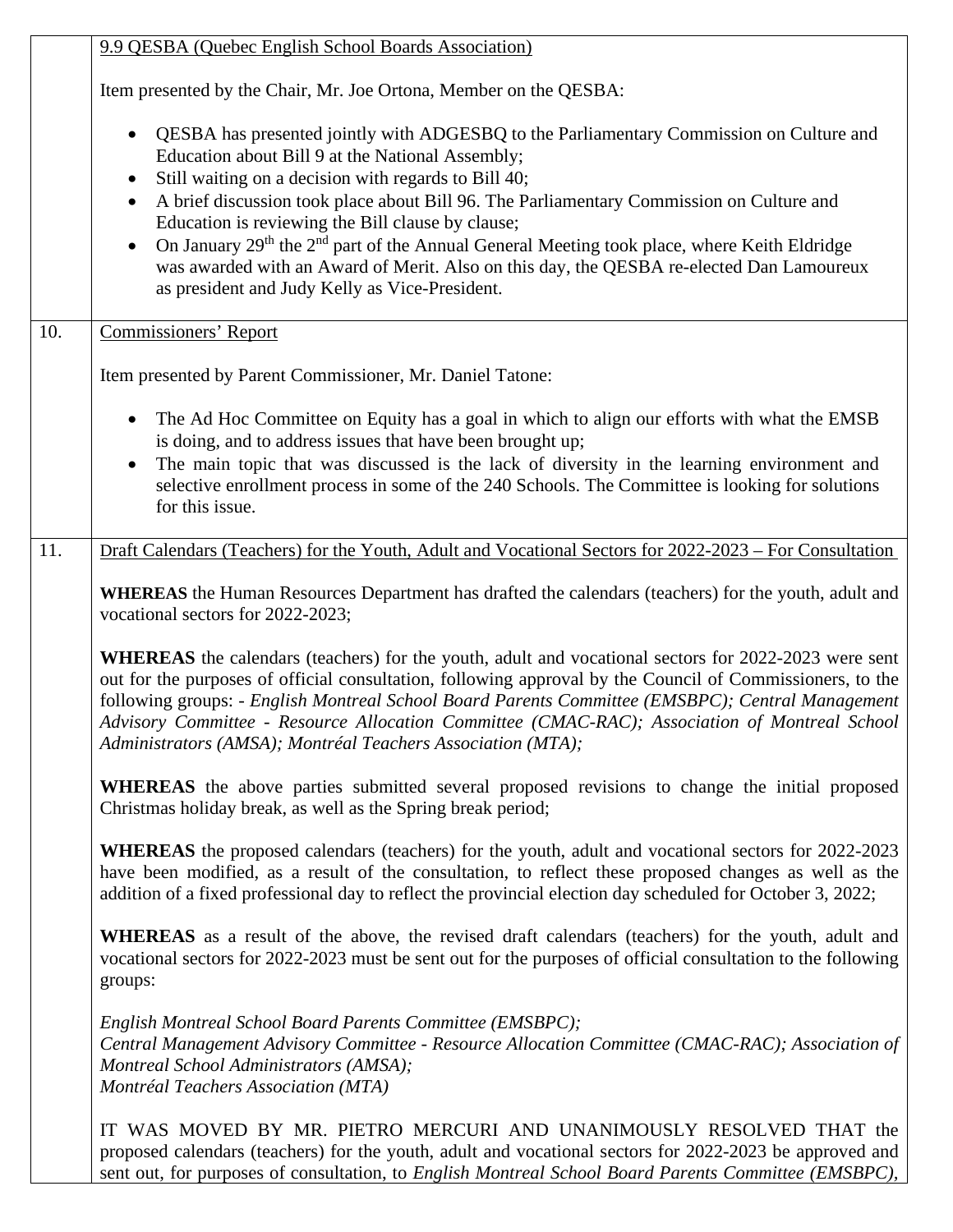|                                                                       | Central Management Advisory Committee - Resource Allocation Committee (CMAC-RAC), Association<br>of Montreal School Administrators (AMSA) and Montréal Teachers Association (MTA) and the results of<br>the consultation be returned to Ann Watson, Director of Human Resources no later than March 21, 2022,<br>in accordance with the documentation submitted at the meeting. |                                                                                                                                                                                                                                                                                                                                            |  |
|-----------------------------------------------------------------------|---------------------------------------------------------------------------------------------------------------------------------------------------------------------------------------------------------------------------------------------------------------------------------------------------------------------------------------------------------------------------------|--------------------------------------------------------------------------------------------------------------------------------------------------------------------------------------------------------------------------------------------------------------------------------------------------------------------------------------------|--|
|                                                                       |                                                                                                                                                                                                                                                                                                                                                                                 | Vote: 14-0-0, Adopted<br>Resolution # 22-02-23-11                                                                                                                                                                                                                                                                                          |  |
|                                                                       | 12.                                                                                                                                                                                                                                                                                                                                                                             | <b>Rollovers for 2021-2022</b>                                                                                                                                                                                                                                                                                                             |  |
|                                                                       |                                                                                                                                                                                                                                                                                                                                                                                 | <b>WHEREAS</b> as per Section 96.24 of the Education Act the School Board may credit all or part of the<br>schools' and centres' surpluses to the school or centre or another educational institution if the Resource<br>Allocation Committee recommends it and the Council of Commissioners implements the<br>recommendation;             |  |
|                                                                       |                                                                                                                                                                                                                                                                                                                                                                                 | <b>WHEREAS</b> as per Section 193.4 of the Education Act the Resource Allocation Committee must<br>annually make a recommendation to the Council of Commissioners regarding the allocation of the<br>surpluses of the School Board's educational institutions;                                                                             |  |
|                                                                       |                                                                                                                                                                                                                                                                                                                                                                                 | <b>WHEREAS</b> as per Section 193.5 of the Education Act the School Board may entrust the functions<br>assigned to the Resource Allocation Committee under this Act to the advisory committee on<br>management, herein after referred to as the Central Management Advisory Committee/Resource<br>Allocation Committee (CMAC/RAC);         |  |
|                                                                       |                                                                                                                                                                                                                                                                                                                                                                                 | WHEREAS the CMAC/RAC has reviewed and endorsed the proposed distribution of school and<br>centre surpluses and the school and centre deficits to be covered for the school year 2020-2021;                                                                                                                                                 |  |
|                                                                       |                                                                                                                                                                                                                                                                                                                                                                                 | WAS MOVED BY MR. JAMIE FABIAN AND UNANIMOUSLY RESOLVED, AS<br>IT<br>RECOMMENDED BY THE CENTRAL MANAGEMENT ADVISORY COMMITTEE/RESOURCE<br>ALLOCATION COMMITTEE THAT the school and centre surpluses and deficits at June 30, 2021 be<br>allocated to the 2021-2022 fiscal year, as outlined in the documentation submitted at this meeting. |  |
|                                                                       |                                                                                                                                                                                                                                                                                                                                                                                 | Vote: $14-0-0$ , Adopted<br>Resolution # 22-02-23-12                                                                                                                                                                                                                                                                                       |  |
| 13.<br>Motion to Study the Creation of a Grade 12 Program at the EMSB |                                                                                                                                                                                                                                                                                                                                                                                 |                                                                                                                                                                                                                                                                                                                                            |  |
|                                                                       |                                                                                                                                                                                                                                                                                                                                                                                 | <b>WHEREAS</b> in recent years there has been a significant increase in applications (enrollment) for<br>CEGEPS, resulting in some EMSB students being turned away from CEGEP admission;                                                                                                                                                   |  |
|                                                                       |                                                                                                                                                                                                                                                                                                                                                                                 | <b>WHEREAS</b> there is a need to provide opportunities for post-secondary education for students who do<br>not wish to attend CEGEP or were not accepted to the CEGEP of their choice;                                                                                                                                                    |  |
|                                                                       |                                                                                                                                                                                                                                                                                                                                                                                 | <b>WHEREAS</b> some EMSB students may wish to take advantage of a one-year academic program leading<br>to University;                                                                                                                                                                                                                      |  |
|                                                                       |                                                                                                                                                                                                                                                                                                                                                                                 | <b>WHEREAS</b> Grade 12 is available throughout North America and students must currently enroll in<br>private schools to benefit from a Grade 12 program in Quebec;                                                                                                                                                                       |  |
|                                                                       |                                                                                                                                                                                                                                                                                                                                                                                 | <b>WHEREAS</b> the Quebec Education Act states that a school board can organize post-secondary classes;                                                                                                                                                                                                                                    |  |
|                                                                       |                                                                                                                                                                                                                                                                                                                                                                                 | <b>WHEREAS</b> it would be beneficial to collect data on EMSB graduates to better inform and strengthen<br>programs at EMSB high schools;                                                                                                                                                                                                  |  |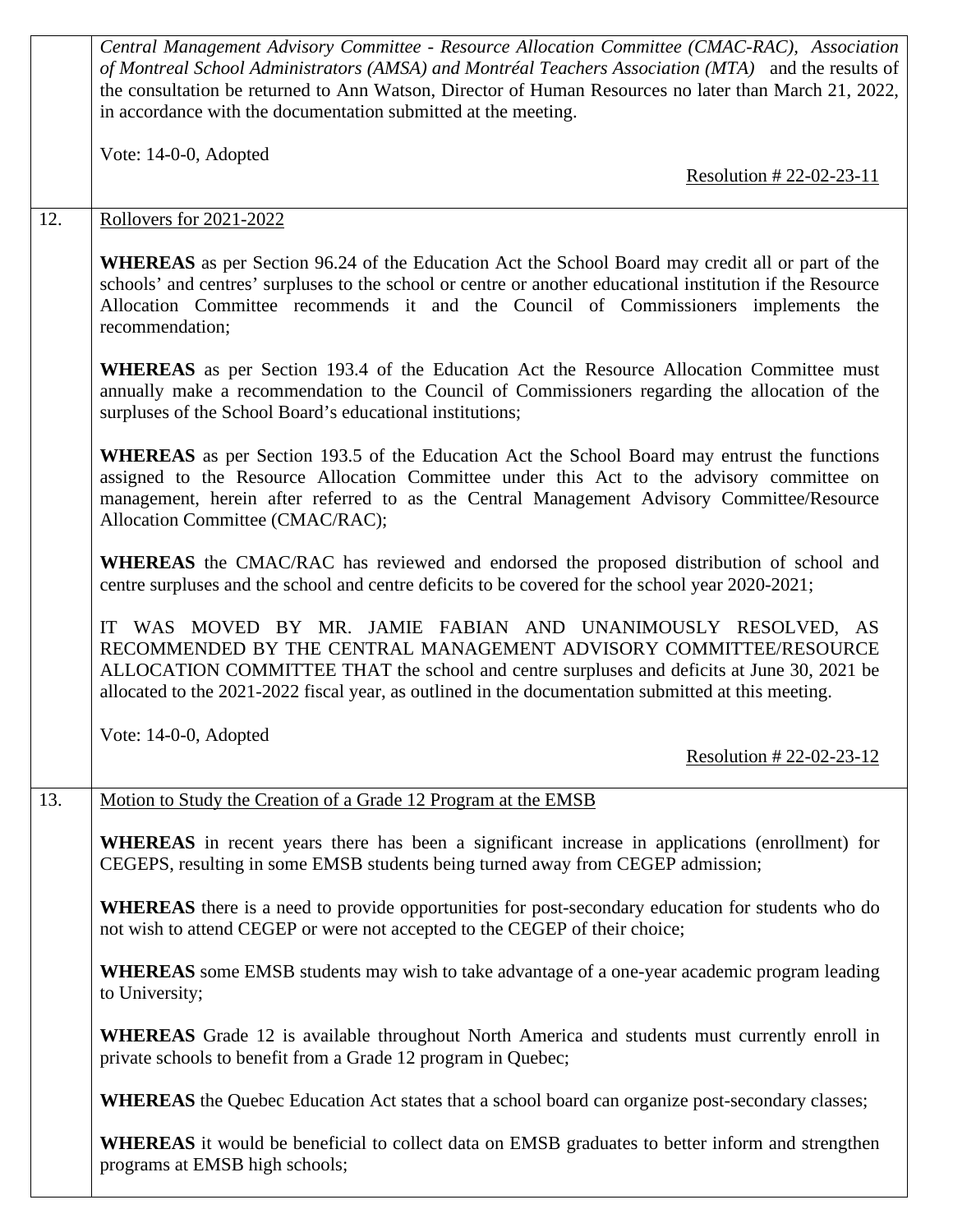|                                                                                                                                       | IT WAS MOVED BY MR. TONY SPERANZA AND MS. MARIA CORSI AND UNANIMOUSLY<br>RESOLVED THAT the EMSB Council of Commissioners invite the Administrators of the EMSB to<br>examine the feasibility of developing a Grade 12 program at the EMSB, with the intent of offering it as<br>an option to EMSB students as of the 2023-24 school year, and to report on a plan to Council by June<br>2022. |  |  |
|---------------------------------------------------------------------------------------------------------------------------------------|-----------------------------------------------------------------------------------------------------------------------------------------------------------------------------------------------------------------------------------------------------------------------------------------------------------------------------------------------------------------------------------------------|--|--|
|                                                                                                                                       | Vote: 14-0-0, Adopted<br>Resolution #22-02-23-13                                                                                                                                                                                                                                                                                                                                              |  |  |
| 14.                                                                                                                                   | <b>Recognizing Commissioner Mubeenah Mughal</b>                                                                                                                                                                                                                                                                                                                                               |  |  |
|                                                                                                                                       | <b>WHEREAS</b> the English Montreal School Board values diversity;                                                                                                                                                                                                                                                                                                                            |  |  |
| <b>WHEREAS</b> the English Montreal School Board values the contributions made by members of the EMSB<br>Community;                   |                                                                                                                                                                                                                                                                                                                                                                                               |  |  |
|                                                                                                                                       | <b>WHEREAS</b> Commissioner Mubeenah Mughal has distinguished herself through her advocacy work with<br>Femmes Noires Musulmanes au Québec and Bâtiment 7;                                                                                                                                                                                                                                    |  |  |
|                                                                                                                                       | <b>WHEREAS</b> Commissioner Mubeenah Mughal has contributed to the EMSB community through her<br>participation at the EMSB Parents' Committee, the EMSB Advisory Committee on Special Education<br>Services as well as Governing Board;                                                                                                                                                       |  |  |
| <b>WHEREAS</b> Commissioner Mubeenah Mughal has contributed to the EMSB community through her role<br>as an EMSB Parent Commissioner; |                                                                                                                                                                                                                                                                                                                                                                                               |  |  |
| <b>WHEREAS</b> Commissioner Mubeenah Mughal was recently recognized as one of the CBC's Black<br>Changemakers;                        |                                                                                                                                                                                                                                                                                                                                                                                               |  |  |
|                                                                                                                                       | IT WAS MOVED BY MR. PIETRO MERCURI AND UNANIMOUSLY RESOLVED THAT<br>Commissioner Mubeenah Mughal be recognized publicly by the EMSB Council of Commissioners for her<br>many contributions to local causes and to the EMSB community and that Commissioner Mughal be given<br>a public display of thanks.                                                                                     |  |  |
|                                                                                                                                       | Vote: 14-0-0, Adopted<br>Resolution # $22-02-23-14$                                                                                                                                                                                                                                                                                                                                           |  |  |
| 15.                                                                                                                                   | Correspondence                                                                                                                                                                                                                                                                                                                                                                                |  |  |
|                                                                                                                                       | Résolution de l'Arrondissement de St-Léonard, Ville de Montréal, pour les Journées de la<br>persévérance scolaire 2022                                                                                                                                                                                                                                                                        |  |  |
| 16.                                                                                                                                   | <b>Other Business</b>                                                                                                                                                                                                                                                                                                                                                                         |  |  |
|                                                                                                                                       | None.                                                                                                                                                                                                                                                                                                                                                                                         |  |  |